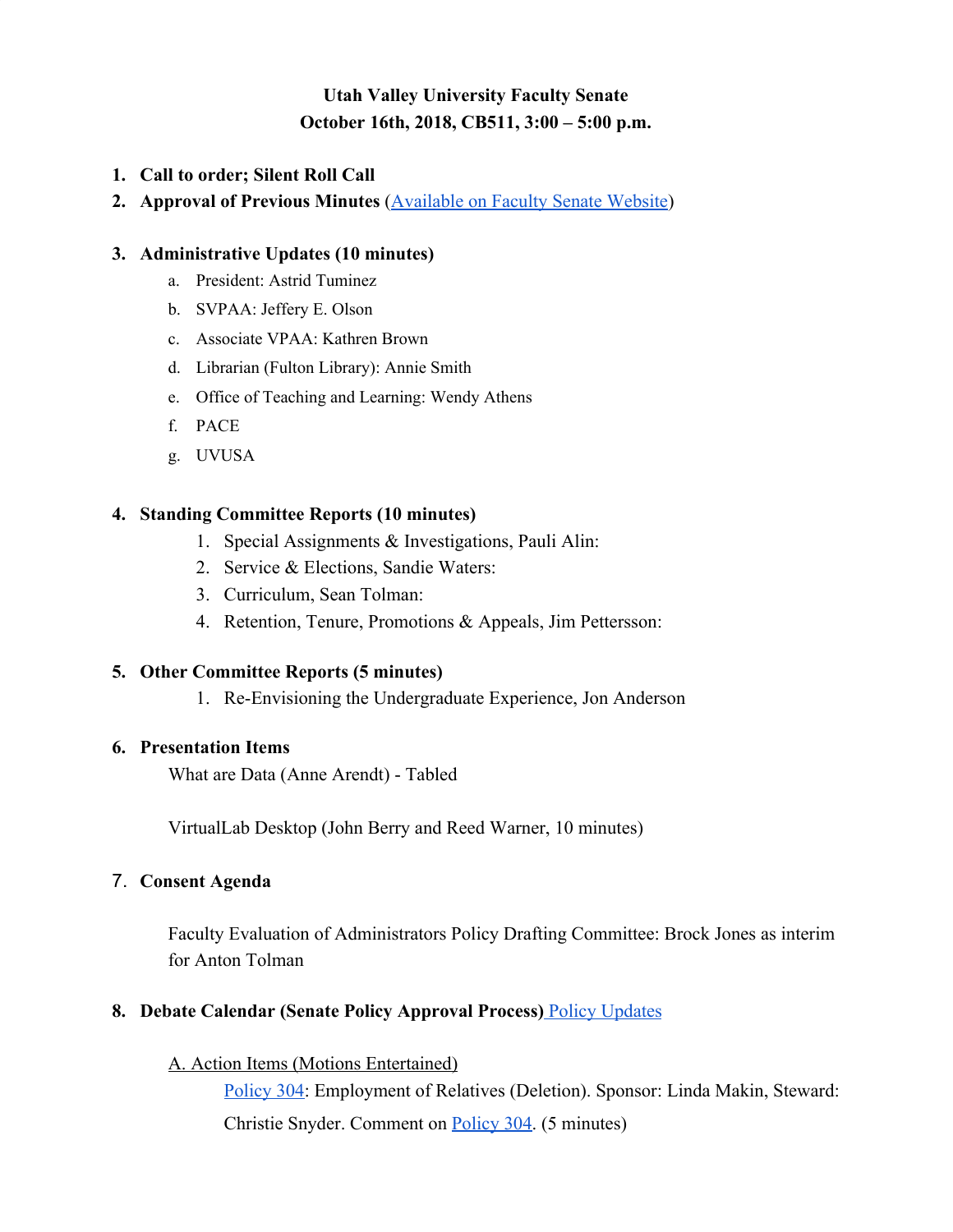[Policy 710:](https://policy.uvu.edu/getDisplayFile/5b3a9eb4f799418820def7d0) Clery Act Compliance. Sponsor: Val Peterson, Steward: Jeremy Knee & Matthew Pedersen. Comment on [Policy 710](https://docs.google.com/document/d/1EzP-OPmXuk4jmVXohdgm37WZeQlUr32O1zslMt1xJL4). (Jeremy Knee, 10 minutes)

### B. First Readings (Discussion in Faculty Senate)

[Policy 335:](https://policy.uvu.edu/getDisplayFile/58f91446871972f32d1de253) Staff Grievance. Sponsor: Linda Makin, Steward: Judy Martindale,

Karen Clemes. Comment on [Policy 335](https://docs.google.com/document/d/13cFyQpvrvHgOSXB7klPjGlN5WY2_CJrLDLYNrGtNpUA/edit?usp=sharing). (10 minutes)

[Policy 354:](https://policy.uvu.edu/getDisplayFile/5bad7af8a7b30cd23a3bb848) In-Classification Salary Increases for Non-Faculty Employees (Deletion). Sponsor: Linda Maken, Steward: Judy Martindale. Comment on [Policy 354.](https://docs.google.com/document/d/11NuVgRERUtvHTLaOZd4jceBzo2MzXgLzEmFvMZfYRMw/edit?usp=sharing) (10 minutes)

### C. Informational Items (Coming to next Faculty Senate meeting)

[Policy 333:](https://policy.uvu.edu/getDisplayFile/5750ec4397e4c89872d95661) Background Checks. Sponsor: Linda Maken, Steward: Christie Snyder, Karen Clemes. Comment on [Policy 333](https://docs.google.com/document/d/1a65Zt6H8cWmPM_PiGiQBe78OUQ_24dJOqBsGO6XmKcM/edit). **[Policy 652:](https://policy.uvu.edu/getDisplayFile/5a8f072869f6495f50f9b599)** Care and Use of Vertebrate Animals in Research and Instruction. Sponsor: Jeff Olson, Steward: Eric Domyan. Comment on **[Policy 652](https://docs.google.com/document/d/1_AquXSKXGA0f-UUK6guUZ-K_qTQfnFe-vrTpu_FhfO0/edit)**.

#### D. Progress to Further Stages (Informational Only)

[Policy 652:](https://policy.uvu.edu/getDisplayFile/5bbf9d5c3250976b151818e6) Care and Use of Vertebrate Animals in Research and Instruction. Sponsor: Linda Maken, Steward: Eric Domyan. Moving to Stage 2 (Temporary Emergency), Board of Trustees.

[Policy 705:](https://policy.uvu.edu/getDisplayFile/5750ecd097e4c89872d95663) Unmanned Aircraft Systems (Drones). Sponsor: Val Peterson, Steward: Robyn Ebenmeyer, Bruce Eliason. Moving to Stage 4, Board of Trustees.

### **9. Action Calendar**

A. Action Items (Motions Entertained)

Academic Program Assessment Committee (Jon Anderson, 10 minutes)

Articulation and Concurrent Enrollment Associate's Degree home (David Connelly, Jessica Gilmore 20 minutes)

### B. First Responses (Discussion in Faculty Senate)

[Teaching Effectiveness Task Force White Paper.](https://www.uvu.edu/otl/teachingeffectiveness.html) Comment on the [White Paper](https://docs.google.com/document/d/1APZWGE76aQG5tPxFetdWGfZuVRteVCTRzbycoAiw9xw/edit?usp=sharing). (Denise Richards and Lisa Lambert, 15 minutes)

C. Informational Items (Coming to next Faculty Senate meeting) [FEA Award Process Changes](https://drive.google.com/file/d/1HQl4yB2_FHFNW-NAsd1AtN_T2WK_Scsc/view?usp=sharing). Comment on the [FEA Award Process](https://docs.google.com/document/d/1VlYXC55hoh3sOFgU7Vmps_42nZ2m_KHqpTMfDKZ9kXc/edit?usp=sharing).